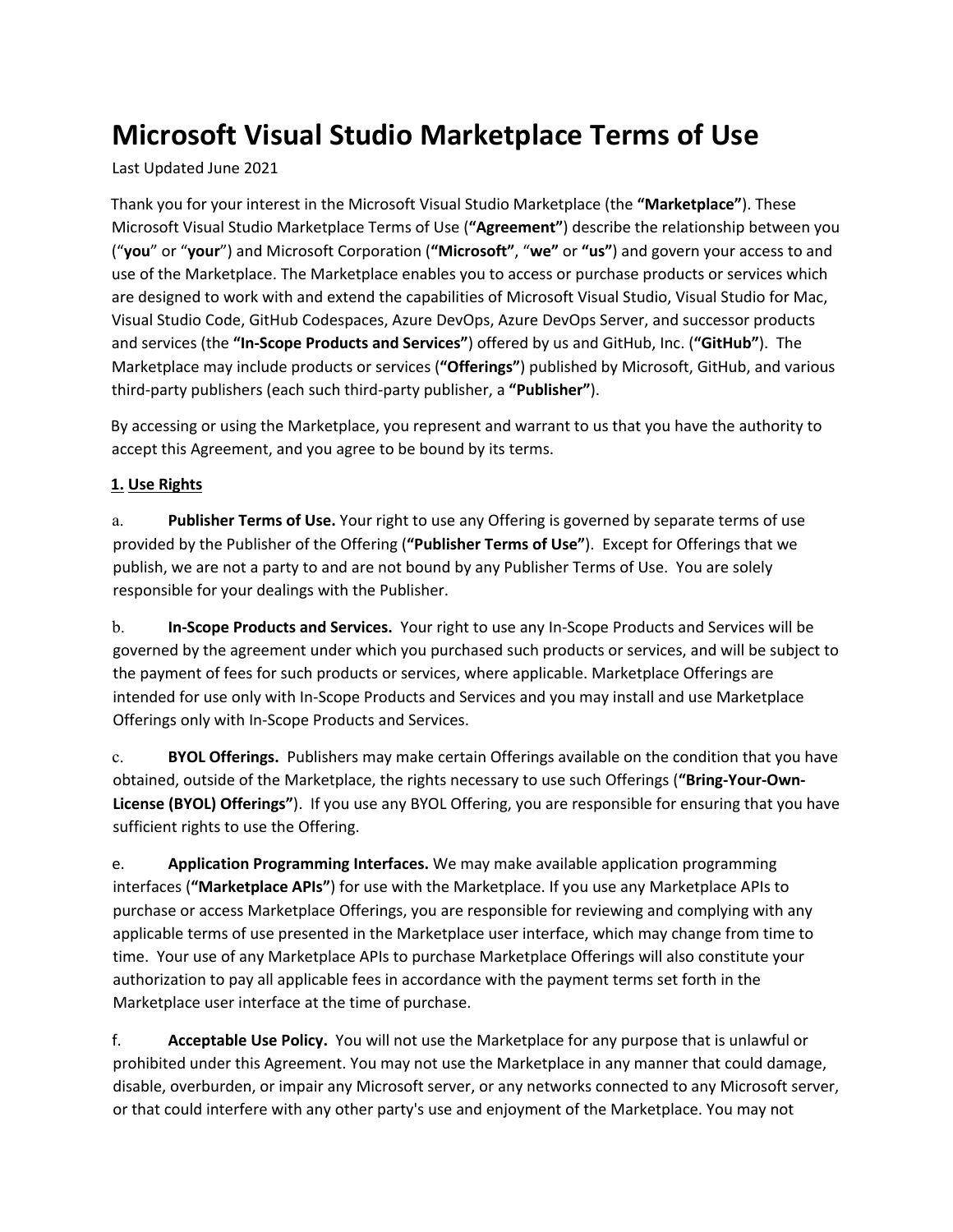attempt to gain unauthorized access to the Marketplace, other accounts, computer systems, or networks connected to any Microsoft server or to the Marketplace through hacking, password mining, or any other means. You may not access, search, obtain or attempt to obtain any Offerings, materials, or information through any means other than Microsoft's publicly supported interfaces (including, without limitation, through automated harvesting, 'spidering' or 'scraping' the Marketplace).

g. **Code of Conduct.** By accessing or using the Marketplace, you agree to adhere to the following rules:

- **i. No disrespectful behavior.** This includes threats, harassment, stalking, abuse, slurs, profanity, personal attacks, sexual remarks or innuendos, physical violence, public speculation about others, and any other behavior that Microsoft deems inconsistent with administration of the Marketplace.
- **ii. No impersonations** of a Microsoft employee, agent, manager, host, or another user.
- **iii. No illegal or offensive activities.** You may not publish, post, distribute, or disseminate defamatory, infringing, obscene, or other unlawful or otherwise offensive material or discussion. This includes, but is not limited to, child pornography, bestiality, incest, illegal drugs, software piracy, discriminatory/racist statements or images and harassment.
- **iv. Take responsibility for your actions.** You are fully responsible and liable for anything you say (whether orally or in writing) or do with respect to your use or access to the Marketplace. This includes any actions you may take, how you conduct yourself, and your interactions with others.
- **v. No libel or slander against Microsoft or other persons or entities.** Libel includes false statements made in written form, such as statements posted to newsgroups and publicly accessible websites, electronic mail, or any other printed form.
- **vi. Stay abreast of the codes of conduct.** Microsoft reserves the right to amend or change the codes of conduct at any time without notice. You agree to periodically review this document to ensure you are doing your part.
- **vii. No plagiarism.** Only post your own original work or work that you have written permission to post. Learn more about copyright at: https://www.microsoft.com/enus/legal/Copyright/Default.aspx.
- **viii. No discrimination or harassment.** Microsoft is committed to providing a harassment-free experience to the Marketplace's users regardless of age, ancestry, color, gender identity or expression, marital status, medical condition, national origin, physical size, physical or mental disability, political affiliation, veteran status, race, religion, sex (including pregnancy), sexual orientation, or technology choices. Harassment is unwelcome verbal, physical or virtual behavior based on the characteristics identified above.
- **ix. No sexual harassment.** Sexual harassment is unwelcome verbal, physical or virtual behavior based on sex and includes gender-based harassment of a person of the same or different gender. Examples of sexual harassment include, but are not limited to:
	- Unwelcome sexual advances
	- Sexual comments or inappropriate gender-based jokes
	- Excessive, unwelcome romantic attention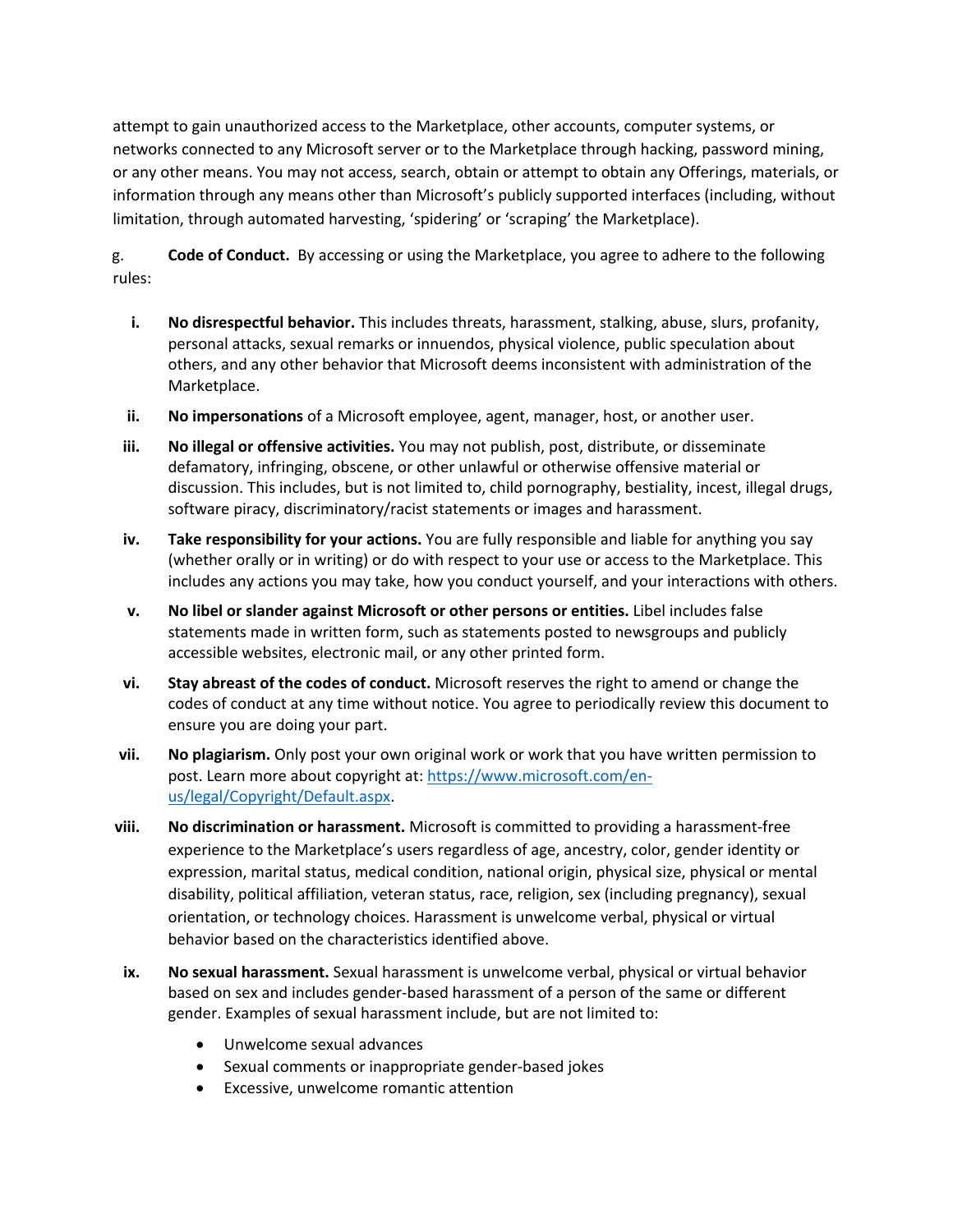- Offering or conditioning an employment benefit or preferential treatment, like a promotion or job assignment, in exchange for sexual favors
- Unwelcome physical contact
- Sharing or displaying sexually explicit content
- Using sexually degrading words

# **x. Online Discussions Rules**.

- a) **No off-topic discussions.** All posts made to the Marketplace should be constructive discussions related to the Marketplace or to Offerings. This means no non-technical discussions on religion, sex, gender and/or politics.
- b) **No self-appointed moderators.** Microsoft reserves the right to moderate the Marketplace's online discussion spaces and actively enforce the Codes of Conduct.
- c) **No spam.** Spam includes sending identical and irrelevant or unsolicited submissions to many different users, and includes misrepresenting the source of anything you post.
- d) **No posting of harmful data.** Do not post or promote materials that could harm or disrupt another user's computer or would allow others to inappropriately access software or web sites.

# **2. Privacy and Security Terms**

**a. Privacy.** See the Microsoft Privacy Statement for information relating to the collection and use of your information. For clarity, the Microsoft Privacy Statement is not applicable to the collection and use of your information through Offerings, but rather only the information collected through the Marketplace.

**b. Publisher Privacy Policies.** Publishers are responsible for providing privacy statements that describe their privacy practices with respect to customer data collected by their Offerings or any customer information that they receive from Microsoft. Microsoft's privacy, security, and data location and data retention policies will not apply to any such Offering or to Publishers' use of any customer data or other customer information.

**c. Organizational Control of Account Data.** The Marketplace and underlying In-Scope Products and Services may be used by organizations. If you use an email address provided by an organization you are affiliated with, such as an employer or school, to access the Marketplace, the owner of the domain associated with your email address may: (i) control and administer your account and (ii) access and process your data, including the contents of your communications and files. Your use of the Marketplace and underlying In-Scope Products and Services may be subject to your organization's policies, if any. If your organization is administering your use of the Marketplace or the underlying In-Scope Products and Services, please direct your privacy inquiries to your administrator. Microsoft is not responsible for the privacy or security practices of our customers, which may differ from those set forth in this Agreement.

**d. Security.** Microsoft is committed to helping protect the security of users' information. Microsoft has implemented and will maintain and follow appropriate technical and organizational measures intended to protect customer data against accidental, unauthorized or unlawful access, disclosure, alteration, loss, or destruction.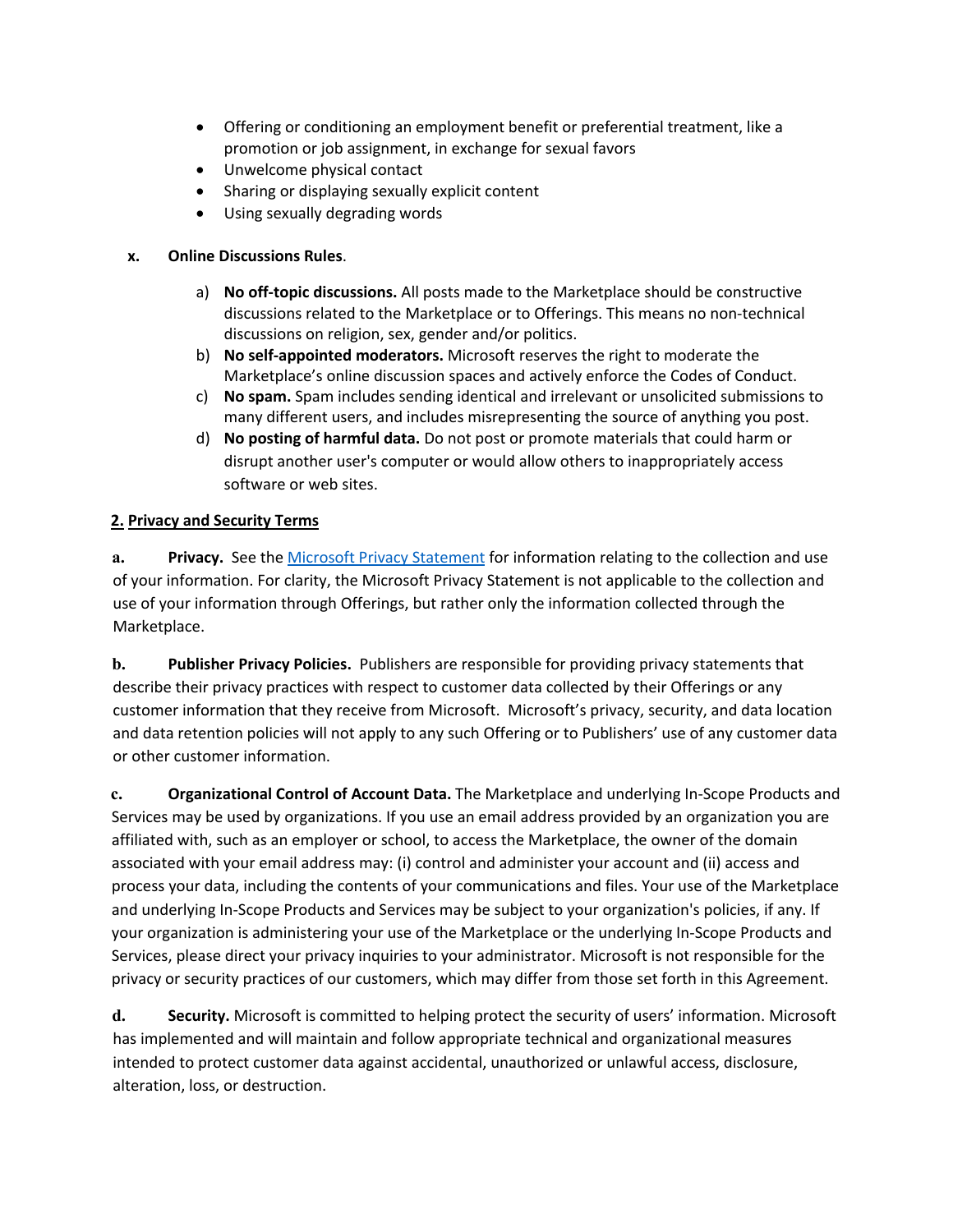# **3. No Warranty**

MICROSOFT, AND OUR AFFILIATES, SUPPLIERS, RESELLERS, DISTRIBUTORS, AND VENDORS, MAKE NO WARRANTIES, EXPRESS OR IMPLIED, GUARANTEES OR CONDITIONS WITH RESPECT TO YOUR USE OF THE MARKETPLACE. YOU UNDERSTAND THAT USE OF THE MARKETPLACE IS AT YOUR OWN RISK AND THAT WE PROVIDE THE SERVICES ON AN "AS IS" BASIS "WITH ALL FAULTS" AND "AS AVAILABLE." MICROSOFT DOESN'T GUARANTEE THE ACCURACY OR TIMELINESS OF INFORMATION AVAILABLE FROM THE MARKETPLACE. To the extent permitted under your local law, we exclude any implied warranties, including for merchantability, satisfactory quality, fitness for a particular purpose, workmanlike effort, and non-infringement. You may have certain rights under your local law. Nothing in this Agreement is intended to affect those rights, if they are applicable.

YOU ACKNOWLEDGE THAT computer and telecommunications systems are not fault-free and occasional periods of downtime occur. We do not guarantee your access to or use of the Marketplace will be uninterrupted, timely, secure, or error-free or that data loss won't occur.

# **4. Limitation of Liability**

IF MICROSOFT BREACHES THIS AGREEMENT, OR IF YOU HAVE ANY BASIS FOR RECOVERING DAMAGES DESPITE THIS AGREEMENT'S LIMITATIONS, YOU AGREE THAT YOUR EXCLUSIVE REMEDY IS TO RECOVER, FROM MICROSOFT OR ANY AFFILIATES, SUPPLIERS, RESELLERS, DISTRIBUTORS, AND VENDORS, DIRECT DAMAGES UP TO USD\$5.00. TO THE EXTENT PERMITTED BY APPLICABLE LAW, WHATEVER THE LEGAL BASIS FOR THE CLAIM, YOU CAN'T RECOVER ANY OTHER DAMAGES OR LOSSES, INCLUDING, WITHOUT LIMITATION, CONSEQUENTIAL, LOST PROFITS, SPECIAL, INDIRECT, INCIDENTAL, OR PUNITIVE DAMAGES. THESE LIMITATIONS AND EXCLUSIONS APPLY EVEN IF THIS REMEDY DOESN'T FULLY COMPENSATE YOU FOR ANY LOSSES OR FAILS OF ITS ESSENTIAL PURPOSE OR IF WE KNEW OR SHOULD HAVE KNOWN ABOUT THE POSSIBILITY OF THE DAMAGES. TO THE MAXIMUM EXTENT PERMITTED BY LAW, THESE LIMITATIONS AND EXCLUSIONS APPLY TO ANYTHING RELATED TO THIS AGREEMENT SUCH AS: (I) LOSS OF CUSTOMER DATA; (II) ANY VIRUS AFFECTING YOUR USE OF THE MARKETPLACE; (III) DELAYS OR FAILURES IN STARTING OR COMPLETING TRANSMISSIONS OR TRANSACTIONS; (IV) CLAIMS FOR BREACH OF CONTRACT, WARRANTY, GUARANTEE, OR CONDITION; (V) STRICT LIABILITY, NEGLIGENCE, MISREPRESENTATION, OMISSION, TRESPASS, OR OTHER TORT; (VI) VIOLATION OF STATUTE OR REGULATION; OR (VII) UNJUST ENRICHMENT. SOME OR ALL OF THESE LIMITATIONS OR EXCLUSIONS MAY NOT APPLY TO YOU IF YOUR STATE, PROVINCE, OR COUNTRY DOESN'T ALLOW THE EXCLUSION OR LIMITATION OF INCIDENTAL, CONSEQUENTIAL, OR OTHER DAMAGES.

# **5. Termination and Suspension**

We may suspend your use of the Marketplace or any Offering if: (1) it is reasonably needed to prevent unauthorized access to data hosted in the Marketplace or the In-Scope Products and Services; or (2) you do not abide by the Marketplace Participation Policies or you violate other terms of this Agreement. We also may discontinue the Marketplace at any time.

# **6. Miscellaneous**

**a. Contracting authority.** If you are an individual accepting these terms on behalf of an entity, you represent that you have the legal authority to enter into this Agreement on that entity's behalf. If you